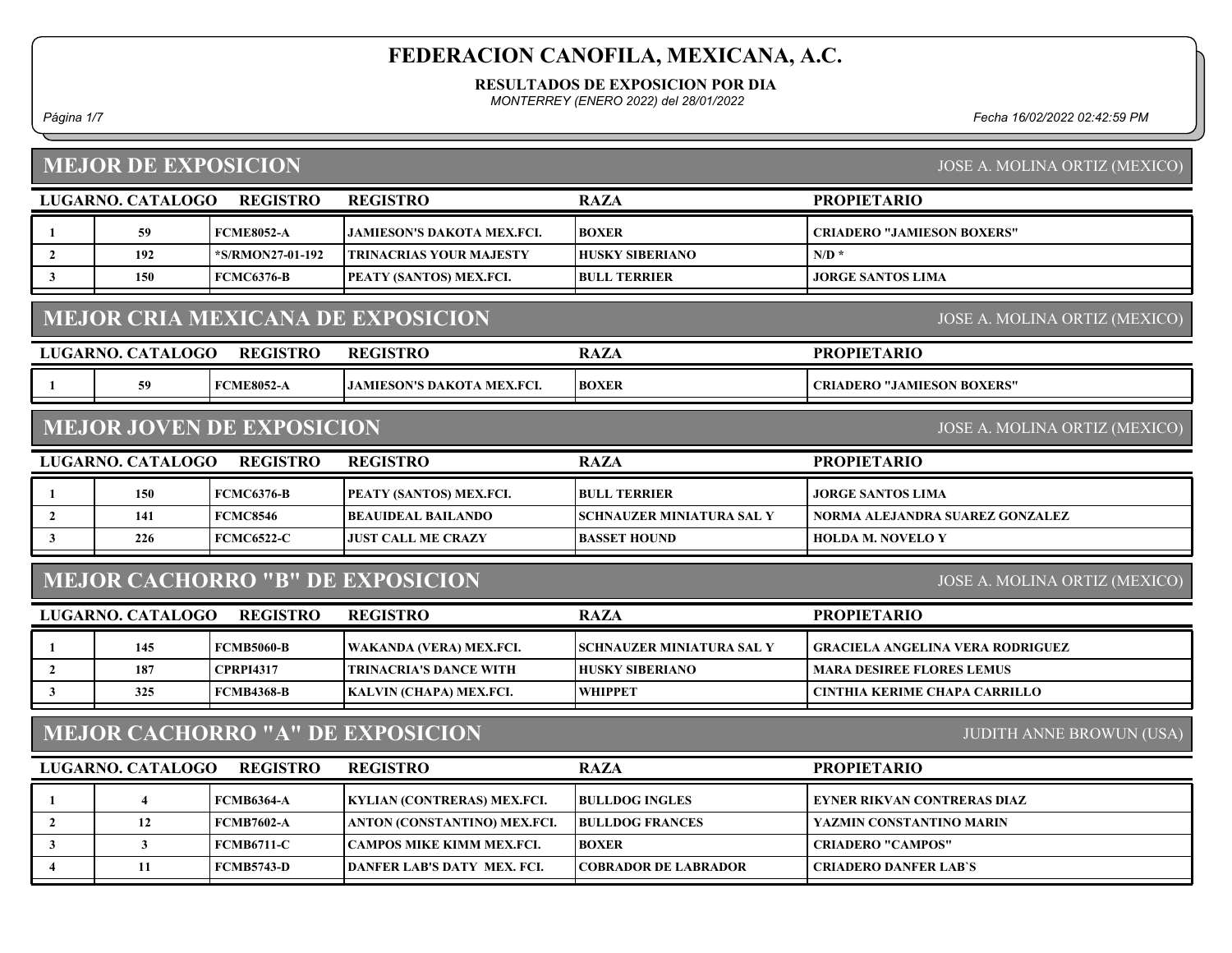#### RESULTADOS DE EXPOSICION POR DIA

MONTERREY (ENERO 2022) del 28/01/2022

Página 2/7 Fecha 16/02/2022 02:42:59 PM

## MEJOR DE GRUPO 1

| <b>JUDITH ANNE BROWUN (USA)</b> |  |  |
|---------------------------------|--|--|
|                                 |  |  |

| LUGARNO. CATALOGO | <b>REGISTRO</b>  | <b>REGISTRO</b>                 | <b>RAZA</b>                       | <b>PROPIETARIO</b>                     |
|-------------------|------------------|---------------------------------|-----------------------------------|----------------------------------------|
| 36                | FCMB1691         | <b>TPIC D'ARLEE PANACHE</b>     | <b>PASTOR DE PICARDO</b>          | <b>JACOUELINE FINKEL</b>               |
| 30                | *S/RMON08-11-004 | <b>LORETTA SKY IS THE LIMIT</b> | <b>PASTOR AUSTRALIANO</b>         | $N/D$ *                                |
| 28                | <b>FCMB6455</b>  | <b>TWOJ'S DANCING IN THE</b>    | <b>PASTOR AMERICANO MINIATURA</b> | <b>MARIA MERCEDES CARDENAS VAQUERO</b> |
|                   | <b>FCMC8140</b>  | ADIL GAYAZ ORIGAMI              | <b>TWELSH CORGI PEMBROKE</b>      | LEONARDO VI SALDAÑA GONZALEZ           |

# MEJOR JOVEN DE GRUPO 1

| LUGARNO. CATALOGO | <b>REGISTRO</b> | <b>REGISTRO</b>                   | <b>RAZA</b>                | <b>PROPIETARIO</b>                |
|-------------------|-----------------|-----------------------------------|----------------------------|-----------------------------------|
| 32                | FCMD2349-A      | THIAGO (VARGAS) MEX.FCI.          | <b>IPASTOR AUSTRALIANO</b> | ROCIO VARGAS CASTRO               |
|                   | FCMB7921        | LEIGH-HI'S IKAL                   | <b>IPASTOR DE SHETLAND</b> | <b>OSCAR RODRIGO PEREZ MOLINA</b> |
|                   | FCMB0001-B      | <b>SHURI (FERNANDEZ) MEX.FCI.</b> | <b>IBORDER COLLIE</b>      | ADRIAN FERNANDEZ YESAKI           |
| 41                | FCMC8140        | ADIL GAYAZ ORIGAMI                | WELSH CORGI PEMBROKE       | LEONARDO VI SALDAÑA GONZALEZ      |
|                   |                 |                                   |                            |                                   |

## MEJOR CACHORRO DE GRUPO 1

JUDITH ANNE BROWUN (USA)

JUDITH ANNE BROWUN (USA)

| LUGARNO. CATALOGO | REGISTRO         | <b>REGISTRO</b>                  | <b>RAZA</b>                        | <b>PROPIETARIO</b>                     |
|-------------------|------------------|----------------------------------|------------------------------------|----------------------------------------|
| 30                | *S/RMON08-11-004 | <b>ILORETTA SKY IS THE LIMIT</b> | <b>IPASTOR AUSTRALIANO</b>         | $N/D$ *                                |
| 28                | FCMB6455         | I TWOJ'S DANCING IN THE          | <b>IPASTOR AMERICANO MINIATURA</b> | <b>MARIA MERCEDES CARDENAS VAQUERO</b> |
| 23                | FCMD3348-E       | LILY (MARTINEZ) MEX. FCI.        | <b>IPASTOR ALEMAN PELO CORTO</b>   | GERARDO ITZMÁN MARTÍNEZ MARTÍN         |

## MEJOR DE GRUPO 2

JOSE A. MOLINA ORTIZ (MEXICO)

| LUGARNO. CATALOGO | <b>REGISTRO</b> | <b>REGISTRO</b>                | <b>RAZA</b>                       | <b>PROPIETARIO</b>                  |
|-------------------|-----------------|--------------------------------|-----------------------------------|-------------------------------------|
| 59                | FCME8052-A      | LIAMIESON'S DAKOTA MEX.FCL     | <b>BOXER</b>                      | <b>CRIADERO "JAMIESON BOXERS"</b>   |
| 141               | FCMC8546        | <b>BEAUIDEAL BAILANDO</b>      | <b>ISCHNAUZER MINIATURA SAL Y</b> | NORMA ALEJANDRA SUAREZ GONZALEZ     |
| 87                | FCME6722        | <b>IFAST AND FURIOUS PISKO</b> | <b>BULLDOG INGLES</b>             | JONATHAN DAVID FLORES SIGUAS        |
| 124               | FCMC6774        | ISILVER VOM HAUS ZAFIROVSKI    | <b>IROTTWEILER</b>                | <b>ENRIQUE GONZALEZ DE LA PARRA</b> |

| MEJOR JOVEN DE GRUPO 2               | JOSE A. MOLINA ORTIZ (MEXICO) |             |                    |
|--------------------------------------|-------------------------------|-------------|--------------------|
| LUGARNO. CATALOGO<br><b>REGISTRO</b> | <b>REGISTRO</b>               | <b>RAZA</b> | <b>PROPIETARIO</b> |
|                                      |                               |             |                    |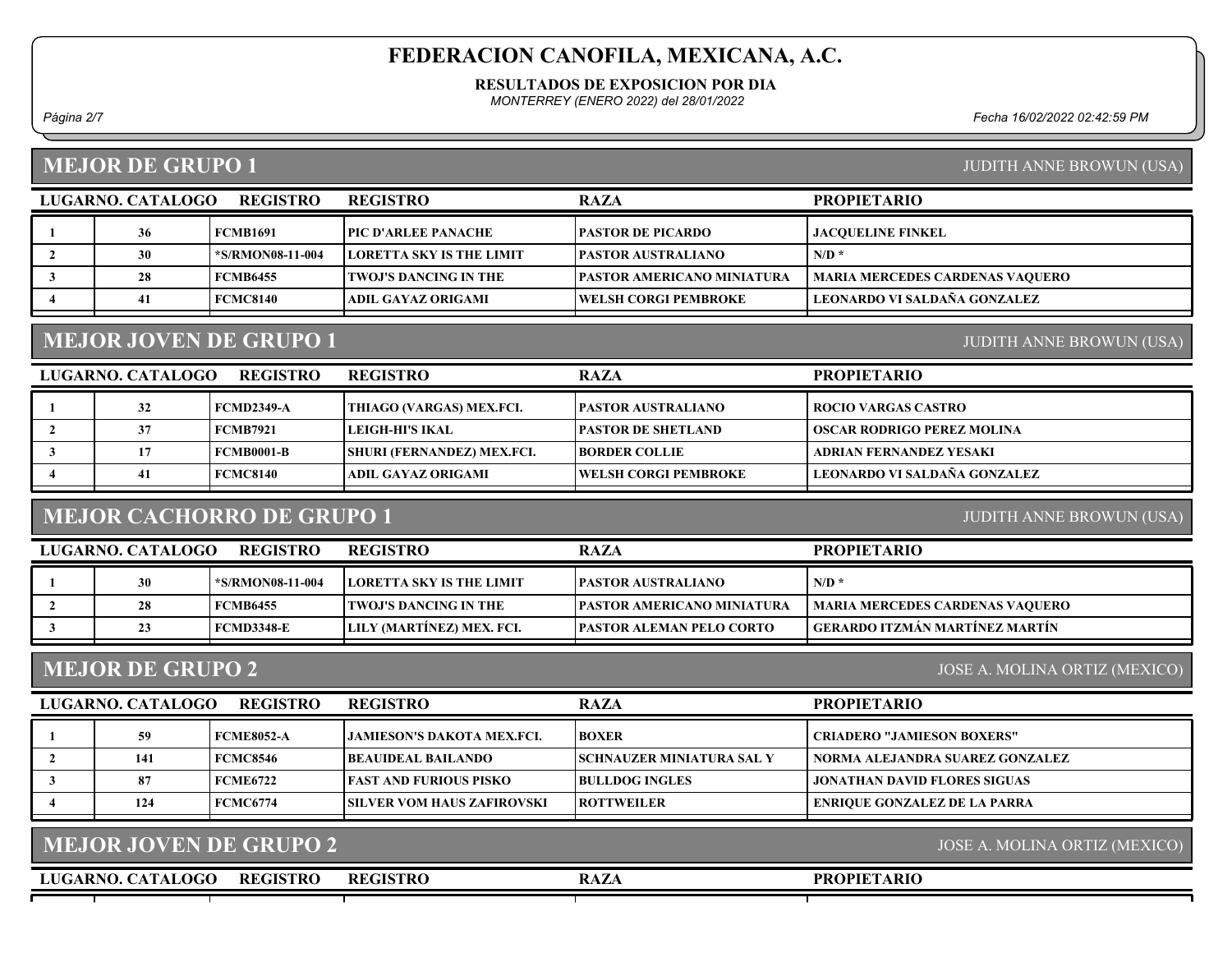#### RESULTADOS DE EXPOSICION POR DIA

MONTERREY (ENERO 2022) del 28/01/2022

Página 3/7 Fecha 16/02/2022 02:42:59 PM

# MEJOR JOVEN DE GRUPO 2

|  | JOSE A. MOLINA ORTIZ (MEXICO) |  |
|--|-------------------------------|--|
|  |                               |  |

| LUGARNO, CATALOGO | <b>REGISTRO</b>   | <b>REGISTRO</b>                             | <b>RAZA</b>                       | <b>PROPIETARIO</b>              |
|-------------------|-------------------|---------------------------------------------|-----------------------------------|---------------------------------|
| 141               | <b>FCMC8546</b>   | BEAUIDEAL BAILANDO_                         | <b>ISCHNAUZER MINIATURA SAL Y</b> | NORMA ALEJANDRA SUAREZ GONZALEZ |
|                   | <b>FCMB1343-A</b> | I THE KING ARTHUR-                          | <b>BULLDOG INGLES</b>             | JASSIEL DE JESUS ARANGO AYUSO Y |
| 102               | <b>FCMC7235-D</b> | <b>DIPLOMATIC'S RIOJA MEX. FCI.</b>         | <b>IDOBERMANN</b>                 | LUIS ARTURO PADILLA HOIL        |
| 121               | FCMC4149-A        | FREGON VON DER GOPA'S MEX.FCI.   ROTTWEILER |                                   | CRIADERO VON DER GOPA'S         |

# MEJOR CACHORRO DE GRUPO 2

JOSE A. MOLINA ORTIZ (MEXICO)

| LUGARNO. CATALOGO | <b>REGISTRO</b>   | <b>REGISTRO</b>                                      | <b>RAZA</b>                      | <b>PROPIETARIO</b>                |
|-------------------|-------------------|------------------------------------------------------|----------------------------------|-----------------------------------|
| 145               | <b>FCMB5060-B</b> | WAKANDA (VERA) MEX.FCI.                              | <b>SCHNAUZER MINIATURA SAL Y</b> | GRACIELA ANGELINA VERA RODRIGUEZ  |
|                   | <b>FCMB3281-A</b> | <b>[FRIDA (SUAREZ) MEX. FCI.</b>                     | <b>BOXER</b>                     | <b>ERNESTO SUAREZ ESQUIVIAS</b>   |
| <b>100</b>        | FCME7055-A        | <b>TEALCONCREEK LEKI MEX.FCL.</b>                    | <b>IDOBERMANN</b>                | <b>CRIADERO FALCONCREEK</b>       |
| 110               | FCMB2927-A        | <b>MOLOSOS BURDEOS EROS MEX.FCI. DOGO DE BURDEOS</b> |                                  | <b>CRIADERO "MOLOSOS BURDEOS"</b> |

## MEJOR DE GRUPO 3

JUDITH ANNE BROWUN (USA)

| LUGARNO. CATALOGO | <b>REGISTRO</b>  | <b>REGISTRO</b>                  | <b>RAZA</b>                   | <b>PROPIETARIO</b>                  |
|-------------------|------------------|----------------------------------|-------------------------------|-------------------------------------|
| 150               | FCMC6376-B       | <b> PEATY (SANTOS) MEX.FCI.</b>  | <b>BULL TERRIER</b>           | JORGE SANTOS LIMA                   |
| 166               | <b>CPRPH6441</b> | <b>SKY GARDEN THE FOX MASK</b>   | <b>ISTAFFORDSHIRE TERRIER</b> | <b>JORGE FEDERICO URIBE MORENO</b>  |
| 170               | *S/RSE11249/2019 | <b>EWERWEISES MOOD</b>           | WEST HIGHLAND WHITE TERRIER   | N/D                                 |
| 159               | <b>FCMC8229</b>  | <b>SIR TIP AND TRUMP OF MAYO</b> | <b>LIACK RUSSELL TERRIER</b>  | <b>JUAN JOSE ALDERETE VELAZQUEZ</b> |
|                   |                  |                                  |                               |                                     |

## MEJOR JOVEN DE GRUPO 3

JUDITH ANNE BROWUN (USA)

| LUGARNO. CATALOGO | <b>REGISTRO</b>  | <b>REGISTRO</b>                  | <b>RAZA</b>                         | <b>PROPIETARIO</b>                             |
|-------------------|------------------|----------------------------------|-------------------------------------|------------------------------------------------|
| <b>150</b>        | FCMC6376-B       | <b>PEATY (SANTOS) MEX.FCI.</b>   | <b>BULL TERRIER</b>                 | JORGE SANTOS LIMA                              |
| 169               | <b>CPRPI4799</b> | ALBORADA LATE STORM_             | <b>TWEST HIGHLAND WHITE TERRIER</b> | <b>LEOBARDO ALEJANDRO SANCHEZ-BRETON VILLA</b> |
| 159               | <b>FCMC8229</b>  | <b>SIR TIP AND TRUMP OF MAYO</b> | <b>LIACK RUSSELL TERRIER</b>        | <b>JUAN JOSE ALDERETE VELAZQUEZ</b>            |
| 168               | FCMD3150-A       | MEGAN (DEL REY) MEX. FCI.        | <b>WELSH TERRIER</b>                | ANNIA FABIOLA DEL REY PASQUALLI                |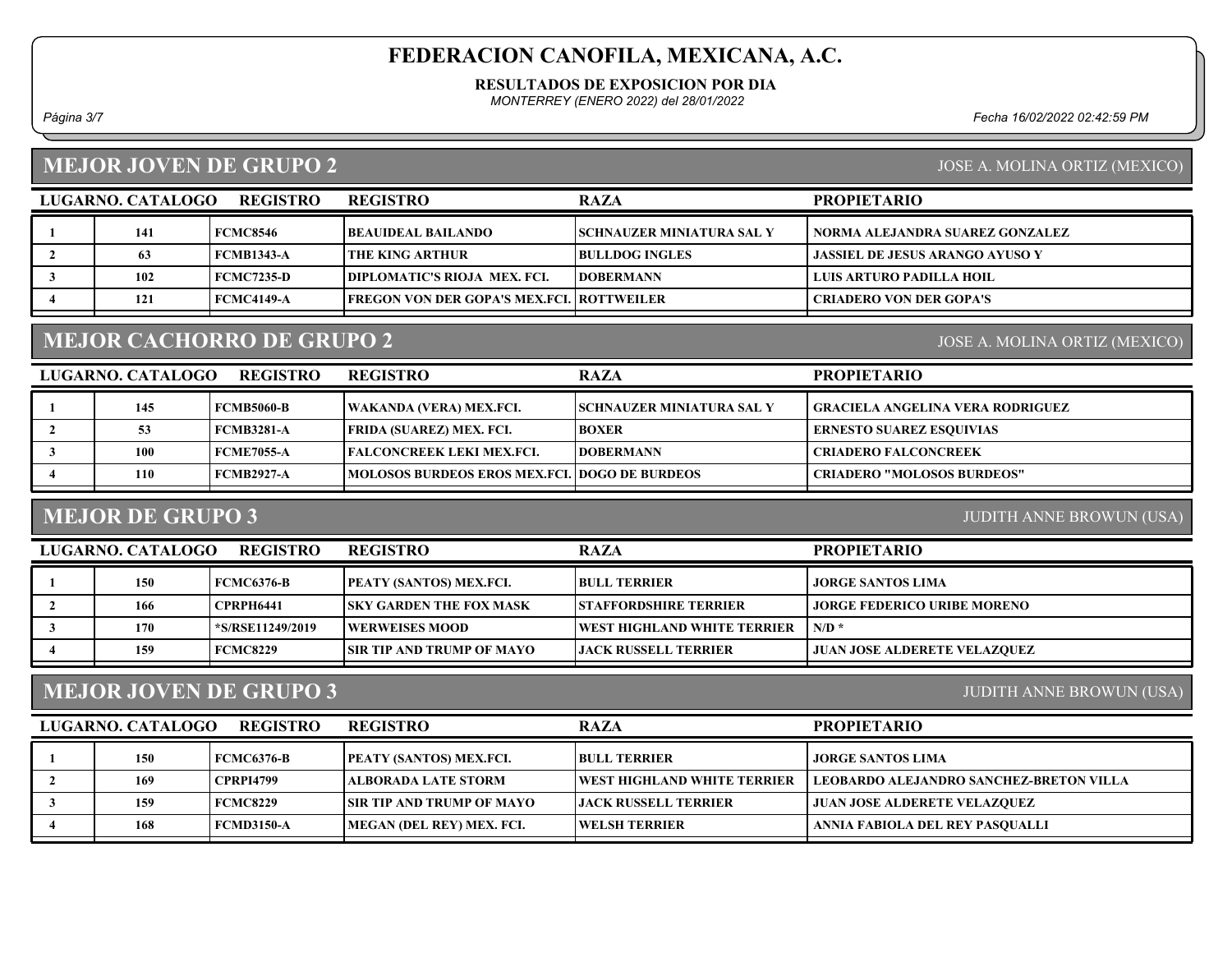### RESULTADOS DE EXPOSICION POR DIA

MONTERREY (ENERO 2022) del 28/01/2022

## MEJOR CACHORRO DE GRUPO 3

Página 4/7 Fecha 16/02/2022 02:43:00 PM

| <b>MEJOR CACHORRO DE GRUPO 3</b><br><b>JUDITH ANNE BROWUN (USA)</b> |                          |                                  |                                  |                                 |                                           |  |
|---------------------------------------------------------------------|--------------------------|----------------------------------|----------------------------------|---------------------------------|-------------------------------------------|--|
|                                                                     | <b>LUGARNO. CATALOGO</b> | <b>REGISTRO</b>                  | <b>REGISTRO</b>                  | <b>RAZA</b>                     | <b>PROPIETARIO</b>                        |  |
| 1                                                                   | 160                      | *S/RMON27-01-160                 | <b>FELIPE MORA</b>               | <b>KERRY BLUE TERRIER</b>       | $N/D$ *                                   |  |
| $\mathbf{2}$                                                        | 152                      | <b>FCMB5269-H</b>                | <b>HUBERT'S MOLLY DORETH</b>     | <b>BULL TERRIER</b>             | <b>ROGELIO DELGADO FURET</b>              |  |
| $\mathbf{3}$                                                        | 175                      | <b>FCMB6392</b>                  | <b>DEANJE NEW DREAMS</b>         | YORKSHIRE TERRIER               | <b>MACIAS JUAREZ CLAUDIA NILDA</b>        |  |
|                                                                     | <b>MEJOR DE GRUPO 4</b>  |                                  |                                  |                                 | <b>JUDITH ANNE BROWUN (USA)</b>           |  |
|                                                                     |                          |                                  |                                  |                                 |                                           |  |
|                                                                     | LUGARNO. CATALOGO        | <b>REGISTRO</b>                  | <b>REGISTRO</b>                  | <b>RAZA</b>                     | <b>PROPIETARIO</b>                        |  |
|                                                                     | 182                      | <b>FCMC8698</b>                  | ALEGNA-NEVAREZ JUST IN CASE      | <b>DACHSHUND MINIATURA PELO</b> | FLOR TERESA NEVAREZ MENDOZA Y             |  |
|                                                                     | <b>MEJOR DE GRUPO 5</b>  |                                  |                                  |                                 | JOSE A. MOLINA ORTIZ (MEXICO)             |  |
|                                                                     | LUGARNO. CATALOGO        | <b>REGISTRO</b>                  | <b>REGISTRO</b>                  | <b>RAZA</b>                     | <b>PROPIETARIO</b>                        |  |
| 1                                                                   | 192                      | *S/RMON27-01-192                 | <b>TRINACRIAS YOUR MAJESTY</b>   | <b>HUSKY SIBERIANO</b>          | $N/D$ *                                   |  |
| $\overline{2}$                                                      | 204                      | <b>FCMC7575</b>                  | <b>CHESVIK TOP GO AND WIN</b>    | <b>MALAMUTE DE ALASKA</b>       | <b>ARMANDO MARTINEZ HEREDIA</b>           |  |
| $\mathbf{3}$                                                        | 209                      | <b>FCME2215</b>                  | <b>HEZAES A STAR IS BORN</b>     | POMERANIAN (SPITZ ALEMAN)       | <b>JUAN JOSE VILLEGAS HERNANDEZ</b>       |  |
| 4                                                                   | 217                      | FCMC2017-B                       | TECUANILLO (AVALOS/LARA)         | <b>XOLOITZCUINTLE ESTANDAR</b>  | <b>HUGO FERNANDO AVALOS GUTIERREZ Y/O</b> |  |
|                                                                     |                          | <b>MEJOR JOVEN DE GRUPO 5</b>    |                                  |                                 | JOSE A. MOLINA ORTIZ (MEXICO)             |  |
|                                                                     | LUGARNO. CATALOGO        | <b>REGISTRO</b>                  | <b>REGISTRO</b>                  | <b>RAZA</b>                     | <b>PROPIETARIO</b>                        |  |
| 1                                                                   | 184                      | <b>FCMB2394-A</b>                | ELEOT (MEJIA) MEX. FCI.          | <b>AKITA AMERICANO</b>          | LIZBETH DANIELA ARZALUZ PEREZ             |  |
| $\overline{2}$                                                      | 188                      | <b>FCMC2842-A</b>                | <b>ALASTOR DE LUNA S&amp;S</b>   | <b>HUSKY SIBERIANO</b>          | <b>NORA EDITH HERNANDEZ BENITO</b>        |  |
| $\mathbf{3}$                                                        | 44                       | <b>FCMC2931-E</b>                | SICARU (MARTINEZ) MEX.FCI.       | <b>XOLOITZCUINTLE ESTANDAR</b>  | <b>ALBERTO FELIPE MARTINEZ LOBATO</b>     |  |
| $\overline{4}$                                                      | 212                      | <b>FCMB4124-B</b>                | ALEYA DE JIMBROS (JIMENEZ)       | POMERANIAN (SPITZ ALEMAN)       | JOSE DE JESUS JIMENEZ MAGAÑA              |  |
|                                                                     |                          | <b>MEJOR CACHORRO DE GRUPO 5</b> |                                  |                                 | JOSE A. MOLINA ORTIZ (MEXICO)             |  |
|                                                                     |                          |                                  |                                  |                                 |                                           |  |
|                                                                     | LUGARNO. CATALOGO        | <b>REGISTRO</b>                  | <b>REGISTRO</b>                  | <b>RAZA</b>                     | <b>PROPIETARIO</b>                        |  |
| $\mathbf{1}$                                                        | 187                      | <b>CPRPI4317</b>                 | <b>TRINACRIA'S DANCE WITH</b>    | <b>HUSKY SIBERIANO</b>          | <b>MARA DESIREE FLORES LEMUS</b>          |  |
| $\overline{2}$                                                      | 211                      | <b>FCMB3127-A</b>                | <b>CIRCE (VILLEGAS) MEX.FCI.</b> | POMERANIAN (SPITZ ALEMAN)       | <b>JUAN JOSE VILLEGAS HERNANDEZ</b>       |  |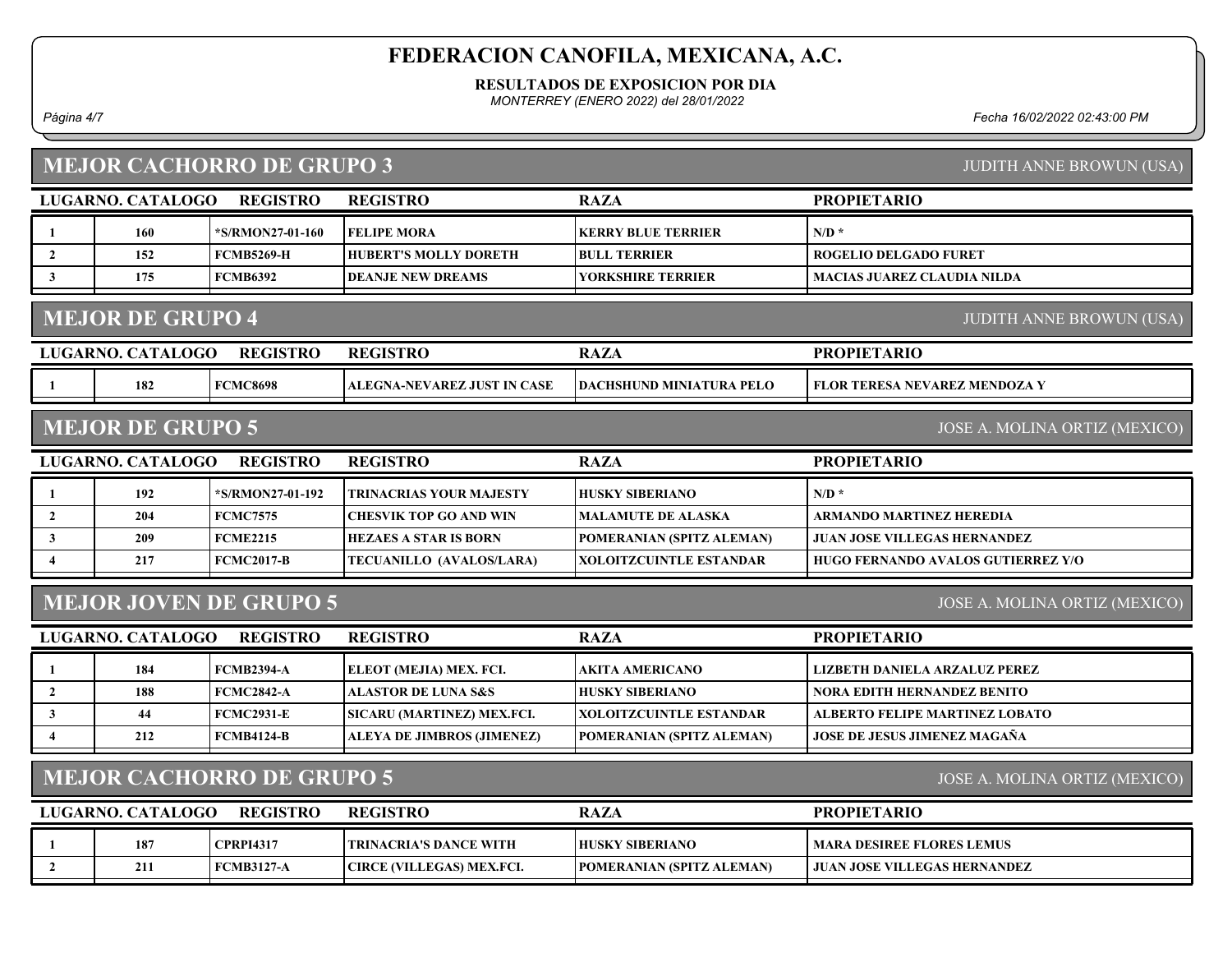### RESULTADOS DE EXPOSICION POR DIA

MONTERREY (ENERO 2022) del 28/01/2022

Página 5/7 Fecha 16/02/2022 02:43:00 PM

| <b>MEJOR DE GRUPO 6</b><br><b>JUDITH ANNE BROWUN (USA)</b>                                   |                   |                   |                                      |                                 |                                          |  |  |  |  |
|----------------------------------------------------------------------------------------------|-------------------|-------------------|--------------------------------------|---------------------------------|------------------------------------------|--|--|--|--|
|                                                                                              | LUGARNO. CATALOGO | <b>REGISTRO</b>   | <b>REGISTRO</b>                      | <b>RAZA</b>                     | <b>PROPIETARIO</b>                       |  |  |  |  |
| 1                                                                                            | 226               | <b>FCMC6522-C</b> | <b>JUST CALL ME CRAZY</b>            | <b>BASSET HOUND</b>             | <b>HOLDA M. NOVELO Y</b>                 |  |  |  |  |
| $\overline{2}$                                                                               | 227               | <b>FCMB1760-B</b> | HOPE (SANCHEZ) MEX.FCI.              | <b>BEAGLE</b>                   | SANCHEZ PALOMEQUE DIEGO                  |  |  |  |  |
| <b>MEJOR JOVEN DE GRUPO 6</b><br><b>JUDITH ANNE BROWUN (USA)</b>                             |                   |                   |                                      |                                 |                                          |  |  |  |  |
|                                                                                              | LUGARNO. CATALOGO | <b>REGISTRO</b>   | <b>REGISTRO</b>                      | <b>RAZA</b>                     | <b>PROPIETARIO</b>                       |  |  |  |  |
| 1                                                                                            | 226               | <b>FCMC6522-C</b> | <b>JUST CALL ME CRAZY</b>            | <b>BASSET HOUND</b>             | <b>HOLDA M. NOVELO Y</b>                 |  |  |  |  |
| $\overline{2}$                                                                               | 227               | <b>FCMB1760-B</b> | HOPE (SANCHEZ) MEX.FCI.              | <b>BEAGLE</b>                   | <b>SANCHEZ PALOMEQUE DIEGO</b>           |  |  |  |  |
| <b>MEJOR DE GRUPO 7</b><br><b>JUDITH ANNE BROWUN (USA)</b>                                   |                   |                   |                                      |                                 |                                          |  |  |  |  |
|                                                                                              | LUGARNO. CATALOGO | <b>REGISTRO</b>   | <b>REGISTRO</b>                      | <b>RAZA</b>                     | <b>PROPIETARIO</b>                       |  |  |  |  |
| $\mathbf{1}$                                                                                 | 233               | <b>CPRPI4204</b>  | <b>ATILA BTO 2016 DO BALACO</b>      | POINTER ALEMAN DE PELO CORTO    | <b>ADRIANA MAGNE</b>                     |  |  |  |  |
| $\overline{2}$                                                                               | 234               | <b>FCMB7961</b>   | <b>CLOS ERASMUS BAELFAIRE</b>        | <b>SETTER GORDON</b>            | <b>CHRISTIAN DAVID TEJEDA ALATORRE</b>   |  |  |  |  |
| $\mathbf{3}$                                                                                 | 236               | <b>FCMC8081</b>   | LUCKSHERAY ROCKY'N'ROLL              | <b>SETTER INGLES</b>            | <b>TATIANA CHERNYSHEVA</b>               |  |  |  |  |
| <b>MEJOR DE GRUPO 8</b><br><b>JUDITH ANNE BROWUN (USA)</b>                                   |                   |                   |                                      |                                 |                                          |  |  |  |  |
| LUGARNO. CATALOGO<br><b>REGISTRO</b>                                                         |                   |                   | <b>REGISTRO</b>                      | <b>RAZA</b>                     | <b>PROPIETARIO</b>                       |  |  |  |  |
| $\mathbf{1}$                                                                                 | 249               | <b>FCMH3864</b>   | PEEKUUN DE LA SIBERIA BLANCA         | <b>COBRADOR DORADO</b>          | HEBERT ANDRES MANZANERO MARTINEZ         |  |  |  |  |
| $\overline{2}$                                                                               | 238               | <b>FCMB4073-A</b> | <b>DANFER LAB'S DRACER MEX. FCI.</b> | <b>COBRADOR DE LABRADOR</b>     | <b>CRIADERO DANFER LAB'S</b>             |  |  |  |  |
| 3                                                                                            | 251               | $GC-4266-C$       | <b>BANDIDO (CISNEROS) MEX.FCI.</b>   | <b>COCKER SPANIEL AMERICANO</b> | ALICIA MARGARITA CISNEROS DURAN          |  |  |  |  |
| $\overline{4}$                                                                               | 253               | <b>CPRPJ6034</b>  | <b>RAYARAGUA INDIAN PARTY</b>        | PERRO DE AGUA ESPAÑOL           | DANIELA GUADALUPE GARZA ARCINIEGA        |  |  |  |  |
| <b>MEJOR JOVEN DE GRUPO 8</b><br><b>JUDITH ANNE BROWUN (USA)</b>                             |                   |                   |                                      |                                 |                                          |  |  |  |  |
| <b>PROPIETARIO</b><br>LUGARNO. CATALOGO<br><b>REGISTRO</b><br><b>REGISTRO</b><br><b>RAZA</b> |                   |                   |                                      |                                 |                                          |  |  |  |  |
| $\mathbf{1}$                                                                                 | 244               | <b>FCMC7629-A</b> | HUNTER (MANZANERO) MEX.FCI.          | <b>COBRADOR DORADO</b>          | HEBERT ANDRES MANZANERO MARTINEZ         |  |  |  |  |
| $\overline{2}$                                                                               | 253               | <b>CPRPJ6034</b>  | <b>RAYARAGUA INDIAN PARTY</b>        | PERRO DE AGUA ESPAÑOL           | <b>DANIELA GUADALUPE GARZA ARCINIEGA</b> |  |  |  |  |
| $\mathbf{3}$                                                                                 | 240               | <b>FCMB2348-A</b> | ALLDANS TOÑO MEX.FCI.                | <b>COBRADOR DE LABRADOR</b>     | <b>CRIADERO ALLDANS</b>                  |  |  |  |  |
|                                                                                              |                   |                   |                                      |                                 |                                          |  |  |  |  |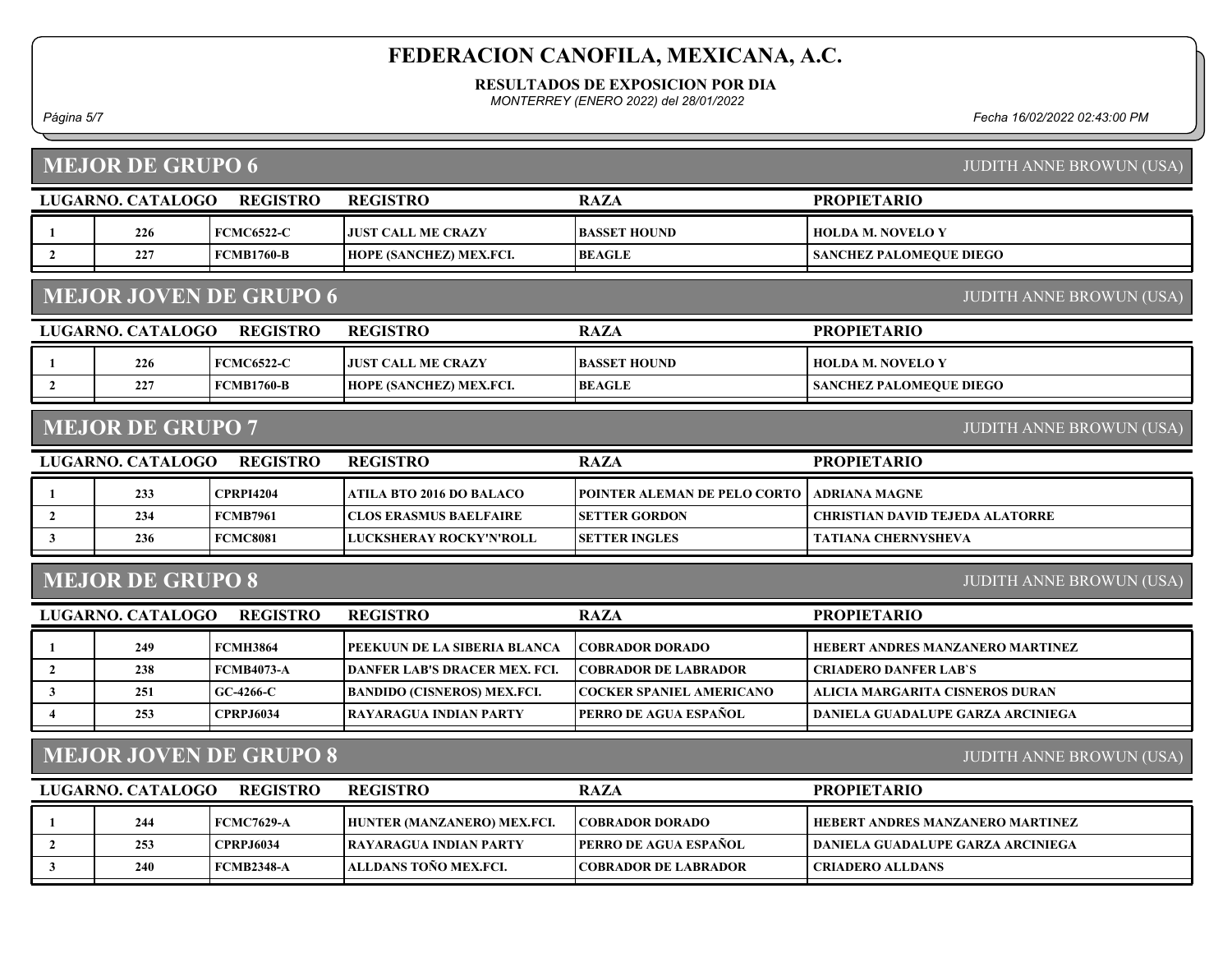RESULTADOS DE EXPOSICION POR DIA

MONTERREY (ENERO 2022) del 28/01/2022

Página 6/7 Fecha 16/02/2022 02:43:00 PM

| <b>MEJOR CACHORRO DE GRUPO 8</b><br><b>JUDITH ANNE BROWUN (USA)</b> |                                                                     |                   |                                     |                             |                                               |  |  |  |  |
|---------------------------------------------------------------------|---------------------------------------------------------------------|-------------------|-------------------------------------|-----------------------------|-----------------------------------------------|--|--|--|--|
|                                                                     | <b>LUGARNO. CATALOGO</b>                                            | <b>REGISTRO</b>   | <b>REGISTRO</b>                     | <b>RAZA</b>                 | <b>PROPIETARIO</b>                            |  |  |  |  |
| 1                                                                   | 238                                                                 | <b>FCMB4073-A</b> | DANFER LAB'S DRACER MEX. FCI.       | <b>COBRADOR DE LABRADOR</b> | <b>CRIADERO DANFER LAB'S</b>                  |  |  |  |  |
|                                                                     | <b>MEJOR DE GRUPO 9</b><br><b>JUDITH ANNE BROWUN (USA)</b>          |                   |                                     |                             |                                               |  |  |  |  |
|                                                                     | LUGARNO. CATALOGO                                                   | <b>REGISTRO</b>   | <b>REGISTRO</b>                     | <b>RAZA</b>                 | <b>PROPIETARIO</b>                            |  |  |  |  |
| 1                                                                   | 282                                                                 | <b>FCMC2048-A</b> | <b>TOSTAO MINEIRADO (GONZALEZ)</b>  | <b>BULLDOG FRANCES</b>      | <b>JOSE GENARO GONZALEZ DE LA GARZA</b>       |  |  |  |  |
| $\overline{2}$                                                      | 288                                                                 | <b>FCMB0313</b>   | <b>MAGNUS STAFF VICEVERSA</b>       | <b>CRESTADO CHINO</b>       | <b>MARIA DE FATIMA PATRON ZUBIAUR</b>         |  |  |  |  |
| $\mathbf{3}$                                                        | 308                                                                 | <b>FCMC5046-C</b> | <b>JESSIE JAMES (LUNA) MEX.FCI.</b> | <b>SHIH TZU</b>             | <b>GUILLERMO YERET LUNA ALEJANDRO</b>         |  |  |  |  |
| $\overline{\mathbf{4}}$                                             | 287                                                                 | <b>FCMC0162-A</b> | YALI (VILLARREAL) MEX. FCI.         | CHIHUAHUEÑO PELO LARGO PELO | <b>VILLARREAL GUTIERREZ RENE OMAR</b>         |  |  |  |  |
|                                                                     | <b>MEJOR JOVEN DE GRUPO 9</b><br><b>JUDITH ANNE BROWUN (USA)</b>    |                   |                                     |                             |                                               |  |  |  |  |
|                                                                     | LUGARNO. CATALOGO                                                   | <b>REGISTRO</b>   | <b>REGISTRO</b>                     | <b>RAZA</b>                 | <b>PROPIETARIO</b>                            |  |  |  |  |
| 1                                                                   | 302                                                                 | <b>FCMD3475</b>   | <b>GLABROUS PUGNACIOUS OOPS!</b>    | <b>PUG</b>                  | ELEAZAR GERARDO MORENO MATA                   |  |  |  |  |
| $\overline{2}$                                                      | 255                                                                 | <b>FCMC7528-B</b> | ATENEA (ALVARADO) MEX. FCI.         | <b>BICHON FRISE</b>         | <b>ANDREA MOTA VARGAS</b>                     |  |  |  |  |
| $\mathbf{3}$                                                        | 308                                                                 | <b>FCMC5046-C</b> | JESSIE JAMES (LUNA) MEX.FCI.        | <b>SHIH TZU</b>             | <b>GUILLERMO YERET LUNA ALEJANDRO</b>         |  |  |  |  |
| $\overline{\mathbf{4}}$                                             | 276                                                                 | <b>FCME1436</b>   | <b>LEAFRE GRAN BEAGA GG KENNEL</b>  | <b>BULLDOG FRANCES</b>      | <b>JOSE GENARO GONZALEZ DE LA GARZA</b>       |  |  |  |  |
|                                                                     | <b>MEJOR CACHORRO DE GRUPO 9</b><br><b>JUDITH ANNE BROWUN (USA)</b> |                   |                                     |                             |                                               |  |  |  |  |
|                                                                     | LUGARNO. CATALOGO                                                   | <b>REGISTRO</b>   | <b>REGISTRO</b>                     | <b>RAZA</b>                 | <b>PROPIETARIO</b>                            |  |  |  |  |
| 1                                                                   | 260                                                                 | <b>FCMC8473</b>   | PED FUROR MILO                      | <b>BULLDOG FRANCES</b>      | <b>JOSE MANUEL ALVAREZ FONT</b>               |  |  |  |  |
| $\overline{2}$                                                      | 290                                                                 | <b>FCMB3546-A</b> | <b>BIG BOY D'ARIZA (HERNANDEZ)</b>  | <b>PEKINES</b>              | <b>IVAN DANIEL HERNANDEZ ARIZA</b>            |  |  |  |  |
| $\mathbf{3}$                                                        | 15                                                                  | <b>FCMB5738-D</b> | USSURI (CHERNOVA) MEX.FCI.          | <b>SHIH TZU</b>             | <b>ANNA CHERNOVA</b>                          |  |  |  |  |
| $\overline{\mathbf{4}}$                                             | 298                                                                 | <b>FCMB5053-C</b> | ARTEMISA DE MITILENE (CANTÚ)        | <b>POODLE GRANDE -</b>      | AZARETH JIMENNA CANTÚ PEÑA                    |  |  |  |  |
| <b>MEJOR DE GRUPO 10</b><br>JOSE A. MOLINA ORTIZ (MEXICO)           |                                                                     |                   |                                     |                             |                                               |  |  |  |  |
|                                                                     | LUGARNO. CATALOGO                                                   | <b>REGISTRO</b>   | <b>REGISTRO</b>                     | <b>RAZA</b>                 | <b>PROPIETARIO</b>                            |  |  |  |  |
| 1                                                                   | 320                                                                 | <b>FCME8019-A</b> | <b>GIBSON (SANCHEZ) MEX. FCI.</b>   | <b>LOBERO IRLANDES</b>      | PABLO ARMANDO SANCHEZ LUGO                    |  |  |  |  |
| $\overline{2}$                                                      | 330                                                                 | <b>FCMB2246</b>   | WINDBORN JAJA DING DONG AT          | <b>WHIPPET</b>              | <b>ORLANDO CANO &amp; LORI WILSON - PAUST</b> |  |  |  |  |